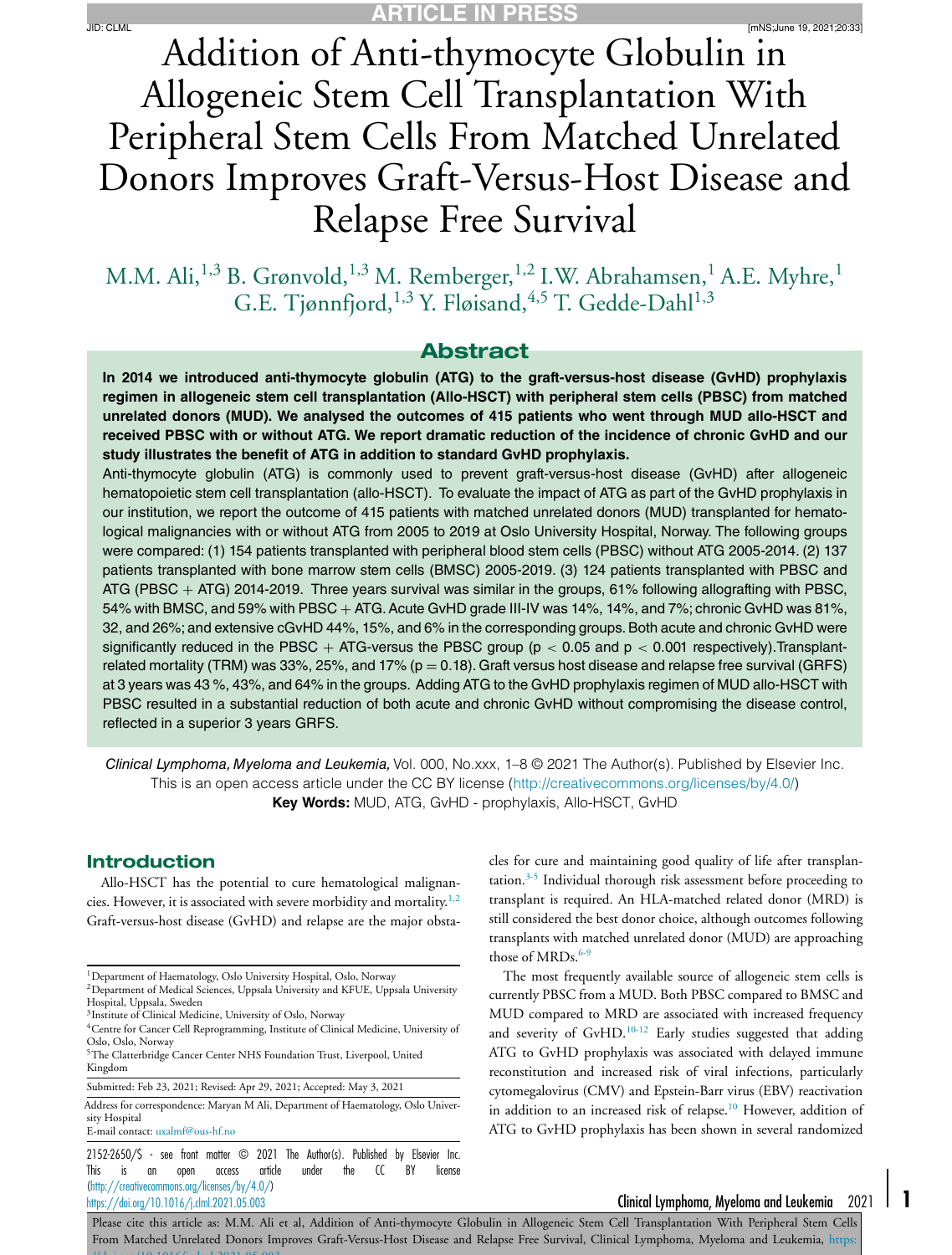### **GvHD and GRFS in MUD PBSC allo-HSCT with or without ATG**

prospective trials to significantly reduce cGvHD and to improve GvHD and relapse free survival (GRFS).<sup>[11-16](#page-6-0)</sup> In the only doubleblind trial in MUD/MAC, allo-HSCT ATG lowered moderate to severe cGvHD, but progression free survival (PFS) and overall survival (OS) also were lower, indicating that additional analyses are needed to understand the appropriate role for ATG in allo-HSCT.<sup>[19](#page-7-0)</sup>

There is also evidence that addition of ATG may reduce cGvHD in the MRD setting. $14,17$ 

The standard backbone regimen to prevent GvHD is the combination of a calcineurin inhibitor and methotrexate.[18](#page-7-0) Ex-vivo Tcell depletion, monoclonal antibodies, and in vivo T-cell depletion or post-transplant cyclophosphamide are supplementary alternatives [19-21.](#page-7-0)

The use of ATG has increased tremendously in the different trans-plant modalities<sup>[10,22-24](#page-6-0)</sup> and is now part of the GvHD prophylaxis in most European transplant centers, both for PBSC- as well as BMSC/MUD transplants.

ATG products differ in their manufacturing process, including the cell line used for immunization as well as the animals used for production. Anti-thymoglobulin is a polyclonal IgG immunoglobulin generated in rabbits by immunizing with either human thymocytes (Thymoglobulin: Sanofi, Paris, France) or with the Jurkat T-lymphoblastoid cell line (ATG-Fresenius, rebranded now as Grafalon, Neovii Biotech, GMBH, Grӓfelfing, Germany). ATG binds directly to T-cell surface epitopes and induces complementdependent cell lysis, thereby suppressing the recipients T-cell function. Due to its long half-life, ATG also interacts with the transplanted donor T-cells and evolving immune cells during engraftment. Its suppressive action on donor T-cells is the rationale for use as GvHD prophylaxis. ATG delays post-transplant lymphocyte recovery and increases the risk for infections, especially viral infections. $25,26$ 

In reduced intensity conditioning (RIC), the curative potential of the allo-HSCT is largely dependent on the donor T-cell graft-versusleukemia (GVL) effect. Soiffer et al have shown an increased risk of relapse in RIC allo-HSCT with ATG, although in their study they used both horse ATG and high doses of rabbit ATG (7 mg/kg).<sup>[22](#page-7-0)</sup> Both Baron et al and Devillier et al showed that low doses (< 6 mg/kg) of rabbit ATG (Thymoglobulin) are effective as GvHD prophylaxis without compromising disease control and outcomes in RIC.<sup>[23,24](#page-7-0)</sup>

Several reviews and meta-analysis have confirmed the benefit of ATG in preventing GvHD.<sup>[27-29](#page-7-0)</sup> However, the trials are very heterogeneous regarding conditioning regimens, patient characteristics, donor type, graft source, ATG brand, dosage, and timing of ATG administration, making interpretation and comparison challenging. $30$ 

In 2014 we added ATG to the GvHD prophylaxis regimen for patients undergoing allo-HSCT with PBSC from MUD in our institution. We have performed a retrospective analysis of the outcome in 415 patients who went through 10/10 MUD allo-HSCT with or without ATG for hematological malignancies at Oslo University Hospital. The aim of this retrospective analysis was to evaluate the results of adding ATG to the GvHD prophylaxis regimen in the MUD with PBSC.

#### **Patients and Methods** *Patients*

We retrospectively collected data from 415 adult patients transplanted with 10/10 MUD for hematological malignancies [\(Table](#page-2-0) 1) between 2005 and 2019 at Oslo University Hospital, Norway.

The patients were categorized in three groups: (1) The PBSC group: 154 patients who received PBSC with no ATG between 2005 and 2014 prior to implementation of ATG as part of the GvHD prophylaxis. (2) The BMSC group: 137 patients receiving BMSC without ATG between 2005 and 2019. (3) The PBSC  $+$  ATG group: 124 patients receiving PBSC with ATG prophylaxis between 2014 and 2019. The patient characteristics are given in [Table](#page-2-0) 1.

#### *Conditioning and Stem Cell Source*

Myeloablative conditioning (MAC,  $n = 233$ ) consisted of busulfan 16 mg/kg in combination with cyclophosphamide 120 mg/kg, or fludarabin 150 mg/m², or TBI 13 Gy and cyclophosphamide 120 mg/kg. Reduced intensity conditioning (RIC,  $n = 182$ ) consisted of fludarabin 150 mg/m² in combination with treosulfan 42 g/m², busulfan 8 mg/kg or cyclophosphamide 600 mg/m², or TBI 2 Gy. Eight patients received other MAC and RIC protocols. Prior to the introduction of ATG, we strived to use BMSC in MAC transplants because of the documented lower occurrence of cGvHD. Since the curative potential of RIC allo-HSCT is largely dependent on the donor T-cell graft-versus-leukemia (GVL) effect<sup>31</sup>, we routinely use PBSC in the RIC setting.

#### *Donors*

For both donors and recipients, we performed high-resolution HLA matching for the HLA-A, -B, -C, -DRB1, and -DQB1 gene loci on two different time points for each recipient-donor pair. At least one typing was done in our hospital's HLA laboratory accredited by the European Federation of Immunogenetics. The other typing was performed either in our HLA laboratory or in a donor registry contract HLA laboratory. Due to changes in typing methods and technology from 2005 to 2018, combinations of various genotyping techniques (eg, sequence-specific oligonucleotide typing, sequence-specific primer typing, and sequencebased typing) were used to achieve high-resolution typing results.

#### *GVHD Prophylaxis*

GvHD prophylaxis consisted of cyclosporine (CsA) in combination with methotrexate (MTX) on day  $+1$ ,  $+3$ ,  $+6$  (and  $+11$ )  $(n = 339)$ , mycophenolate mofetil day 0 to  $+28$   $(n = 9)$ , or sirolimus day -1 to  $+2$  (n = 60). Seven patients received CsA alone.

We administered a low dose ATG (Thymoglobulin) of 2 mg/kg/day in 2 days (total dose 4 mg/kg) for PBSC 10/10 MUD.

#### *Infection Prophylaxis*

All patients received antifungal and herpes virus prophylaxis according to the European Conference on Infections in Leukemia (ECIL) guidelines in force at that time.<sup>[32](#page-7-0)</sup> Patients at risk for EBVor CMV reactivation were screened for viral replication according to institutional guidelines. Preemptive treatment was initiated according to the definitions given below.

Please cite this article as: M.M. Ali et al, Addition of Anti-thymocyte Globulin in Allogeneic Stem Cell Transplantation With Peripheral Stem Cells From Matched Unrelated Donors Improves Graft-Versus-Host Disease and Relapse Free Survival, Clinical Lymphoma, Myeloma and Leukemia, https:  $1/1$   $1/10$  1016/j 1 10001 05 003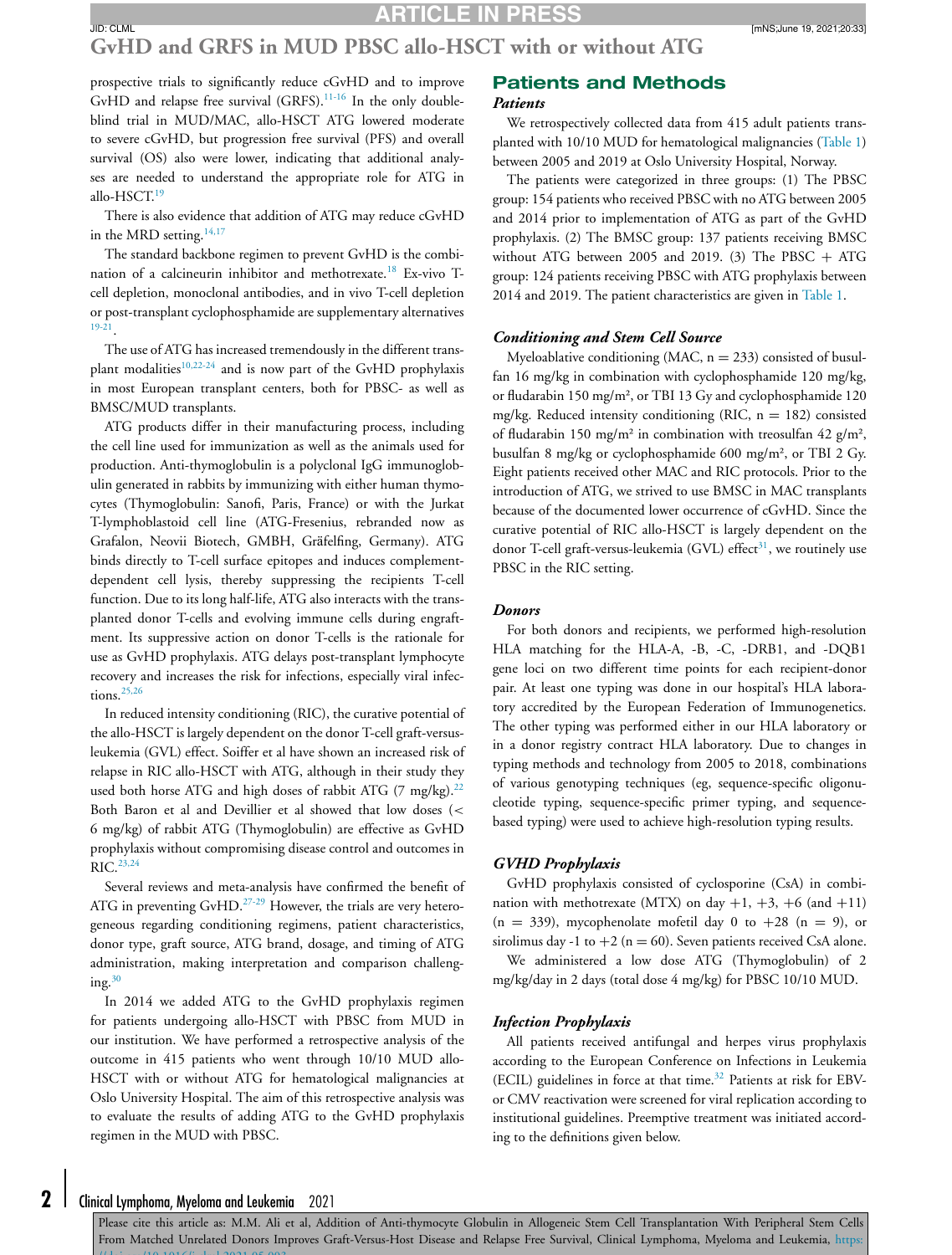<span id="page-2-0"></span>

| <b>Table 1</b><br><b>Patient and Transplant Characteristics</b> |                          |                          |                |         |  |
|-----------------------------------------------------------------|--------------------------|--------------------------|----------------|---------|--|
|                                                                 | <b>PBSC</b>              | $P BSC + ATG$            | <b>BMSC</b>    | p-value |  |
| n                                                               | 154                      | 124                      | 137            |         |  |
| Age (median, Q1-Q3)                                             | 53 (42-60)               | $61(51-65)$              | 42 (29-51)     | < 0.001 |  |
| Sex (M/F)                                                       | 92/62                    | 87/37                    | 84/53          | 0.17    |  |
| Diagnosis:                                                      |                          |                          |                | < 0.001 |  |
| AML/ALL                                                         | 74                       | 44                       | 107            |         |  |
| CML                                                             | 8                        | $\overline{2}$           | 11             |         |  |
| Lymphoma/CLL                                                    | 46                       | 21                       | 5              |         |  |
| MDS/MPN                                                         | 25                       | 56                       | 14             |         |  |
| Stage:                                                          |                          |                          |                | 0.02    |  |
| CR1/CP1                                                         | 41                       | 42                       | 75             |         |  |
| CR2-3/CP2-3                                                     | 41                       | 26                       | 38             |         |  |
| Later                                                           | 9                        | $6\overline{6}$          | 5              |         |  |
| Unknown                                                         | 63                       | 50                       | 19             |         |  |
| Donor age:                                                      | 30 (24-38)               | 25 (22-33)               | 29 (22-36)     | < 0.001 |  |
| Sex mismatch:                                                   |                          |                          |                |         |  |
| FtoM                                                            | 25 (16%)                 | 19 (15%)                 | 22 (16%)       | 0.98    |  |
| CD34 dose (median, Q1-Q3)                                       | $6.7(5.2 - 8.4)$         | $6.9(5.7 - 8.7)$         |                | 0.50    |  |
| TNC (median, Q1-Q3)                                             | $\overline{\phantom{0}}$ | $\overline{\phantom{0}}$ | $2.7(2.1-3.4)$ |         |  |
| Conditioning:                                                   |                          |                          |                |         |  |
| MAC/RIC                                                         | 92/62                    | 11/113                   | 130/7          | < 0.001 |  |
| TBI-based                                                       | 3(2%)                    | 5(4%)                    | 17 (12%)       | < 0.001 |  |
| GVHD prophylaxis:                                               |                          |                          |                | < 0.001 |  |
| $CsA+MTX$                                                       | 106                      | 100                      | 133            |         |  |
| CsA+MMF                                                         | 4                        | $\overline{4}$           | $\mathbf{1}$   |         |  |
| CsA+Sirolimus                                                   | 39                       | 20                       | $\mathbf{1}$   |         |  |
| CsA alone                                                       | 5                        | $\mathbf 0$              | $\sqrt{2}$     |         |  |
| CMV sero-status pre SCT:                                        |                          |                          |                |         |  |
| Match/Mismatch                                                  | 90/59                    | 76/46                    | 82/48          | 0.89    |  |

M indicates male; F female; AML acute myeloid leukemia; ALL acute lymphoblastic leukemia; CLL chronic lymphocytic leukemia; MDS myelodysplastic syndrome; MPN myeloproliferative neoplasia; CR complete remission; CP chronic phase; FtoM female to male; SC stem cell; BMSC bone marrow stem cell; PBSC peripheral blood stem cell; TNC total nucleated cells; MAC myeloablative conditioning; RIC reduced intensity conditioning; TBI total body irradiation; CsA cyclosporine; MTX methotrexate; MMF mycophenolate mofetil.

### **Definitions**

Engraftment was defined as absolute neutrophil count of at least  $0.5 \times 10^9$ /L for 3 days and platelet count at least  $20 \times 10^9$ /L for 5 days without transfusions. CMV reactivation was defined as quantitative value of CMV-DNA above 200 IU/ml and preemptive treatment with ganciclovir alternatively foscavir are standard of care. EBV reactivation was defined as quantitative value of EBV-DNA above 1000 IU/ml. According to our institutional guidelines, the threshold for EBV disease and preemptive EBV treatment with Rituximab  $375 \text{ mg/m}^b$  weekly up to 4 consecutive weeks was EBV DNA levels  $\geq 20000$  IU/ml.

The procedures were performed in accordance with the Helsinki declaration, and the study was approved by The Regional Committee for Medical and Health Research Ethics South East Norway and the Data Protection Officer, Oslo University Hospital.

#### **Statistics**

The primary objective of the study was to analyze OS, GvHD, GRFS, RFS, TRM, infections, CMV, and EBV reactivations in the 3 patient cohorts.

The analysis was performed on September 19, 2019. OS, RFS, and GRFS were calculated using the Kaplan-Meier method and compared with the log-rank test. For GRFS, relapse, death, severe acute GvHD (grades III-IV), and extensive chronic GvHD, whichever came first, were considered the events. Transplantrelated mortality (TRM), GvHD, and relapse incidence (RI) were estimated using a nonparametric estimator of cumulative incidence curves taking competing events into consideration. Corrected multivariate risk factor analyses for TRM, RI, and GvHD were performed using the proportional subdistribution hazard regression model developed by Fine and Gray. Multivariate modeling for OS and RFS was carried out using Cox regression models (to estimate hazard ratios (HRs)). Corrections were made for the pretransplant factors that were different between the three groups (patient and donor age, diagnose, disease stage, RIC/MAC and GvHD prophylaxis). As the study covered a long period (2005 through 2019), we also included "year of HSCT" to correct for changes treatment performed during this time frame. All p-values were two-tailed. Categorical parameters were compared using the Chi-square test and continuous variables were compared using the Mann-Whitney test or the Kruskal-Wallis

# Clinical Lymphoma, Myeloma and Leukemia 2021 **3**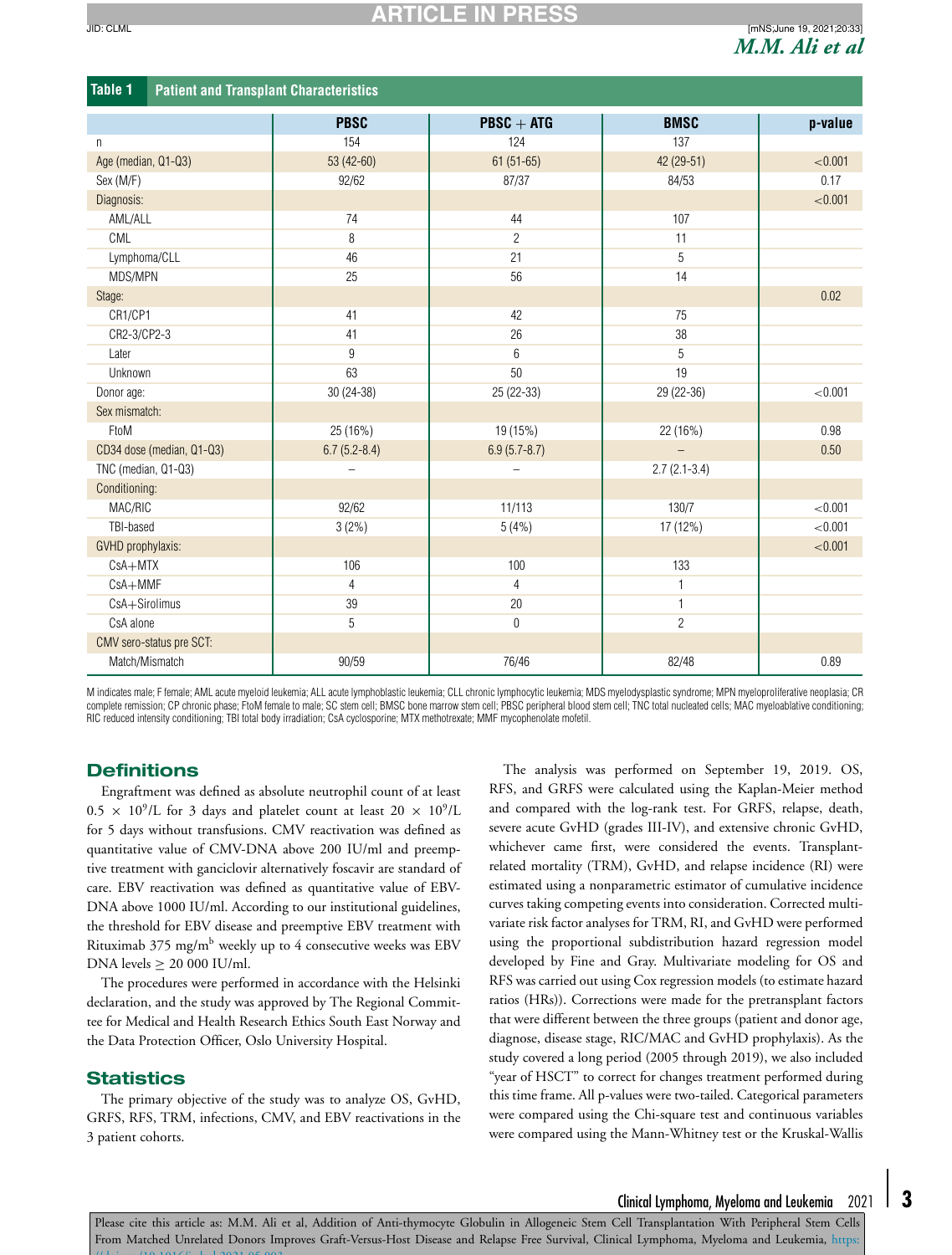# **GvHD and GRFS in MUD PBSC allo-HSCT with or without ATG**

test. Analysis was performed using Statistica 13 software (StatSoft, Tulsa, OK) and the EZR statistical software.

#### **Results**

There was no significant difference in disease stage at transplantation, gender mismatch, stem cell dose, or CMV serological status pretransplant between the three groups. Patients in the PBSC + ATG group were significantly older, received grafts from younger donors, had the highest proportion of myelodysplastic syndrome, and a significantly higher number received RIC. The patient characteristics are given in [Table](#page-2-0) 1.

#### *Neutrophil Engraftment and Graft Failure*

The median time to neutrophil engraftment was 13 days for the patients who received PBSC without ATG, interquartile range (IQR) 9 days to 18 days. Five patients in this group died before engraftment, and 1 experienced primary graft failure.

For patients who received BMSC, the median time to neutrophil engraftment was 21 days, IQR 18 days to 25 days. Three patients in this group died before engraftment, and 2 suffered primary graft failure. The median time to neutrophil engraftment for the PBSC + ATG patients was 15 days, IQR 14 days to 18 days. One patient in this group died before engraftment, and 2 had primary graft failure. Time to neutrophil engraftment was significantly longer in the BMSC group compared to both the PBSC (p  $<$  0.001) and the PBSC + ATG group ( $p$  < 0.001). ATG delayed engraftment in patients receiving PBSC ( $p = 0.01$ ).

#### **Infections**

Invasive fungal infections (IFI) were observed in 12% of patients in the PBSC group compared to 19% and 14% in the BMSC and PBSC + ATG groups ( $p = 0.26$ ). CMV reactivation occurred in 44%, 32%, and 42% in the three groups, respectively ( $p = 0.08$ ). The cumulative incidence of EBV reactivation was 71% following  $PBSC + ATG$ , which was significantly higher compared with the BMSC and PBSC at 9% and 11%, respectively (p < 0.001). In spite of the high EBV reactivation rate in the  $P BSC + ATG$  group, only 4 patients received rituximab for EBV reactivation preemptively whereas 2 patients received rituximab for post-transplant lymphoproliferative disease (PTLD). In one case, PTLD was diagnosed postmortem. For a number of patients in the non-ATG group (approximately 50%) and only 9% of the PBSC + ATG group, EBV-PCR was not measured due to institutional standard of care prior to implementation of ATG.

#### *Acute and Chronic GvHD*

The cumulative incidence of aGvHD grades II-IV in the PBSC group was 42%, 41% in the BMSC group, and 27% in the PBSC + ATG group  $(p = 0.007)$  [\(Figure](#page-4-0) 1A).

The cumulative incidence of severe acute GvHD grades III-IV in the PBSC, BMSC, and PBSC  $+$  ATG group were 14%, 14%, and 7%, respectively [\(Figure](#page-4-0) 1B). The PBSC  $+$  ATG group had significantly less severe aGvHD compared both to the BMSC group  $(p < 0.05)$  and PBSC group  $(p = 0.045)$ .

The cumulative incidence of cGvHD was significantly higher in the PBSC group (81%) compared to the BMSC group (32%,  $p <$ 

| CoD          | <b>BMSC</b> | <b>PBSC</b> | $P BSC + ATG$ |
|--------------|-------------|-------------|---------------|
| Relapse      | 31(23%)     | 16 (10%)    | 16(13%)       |
| Infection    | 8(6%)       | 19 (12%)    | 4(3%)         |
| <b>GVHD</b>  | 4(3%)       | 18 (12%)    | 6(5%)         |
| <b>MOF</b>   | 14 (10%)    | 11(7%)      | 6(5%)         |
| <b>Other</b> | 8(6%)       | 12(8%)      | 3(3%)         |

CoD causes of death; MOF multiple organ failure

**Table 2 Causes of Death**

0.001) and the PBSC + ATG group  $(26\%, p < 0.001)$  [\(Figure](#page-4-0) 1C). The incidence of extensive cGvHD was also significantly higher in the PBSC group (44%) compared to the other two groups (15% and 6%, respectively,  $p = 0.03$ ).

#### *Treatment Related Mortality (TRM)*

There was no difference between the  $\text{PBSC} + \text{ATG}$  group and the BMSC group regarding 3-year treatment-related mortality (17% vs 25%,  $p = 0.18$ ). On the contrary, the 3-year TRM was significantly lower in the PBSC  $+$  ATG group than in the PBSC group, 17% and 33% respectively ( $p = 0.024$ ) [\(Figure](#page-5-0) 2A). The TRM  $> 3$  years in the PBSC group is caused by infections  $(n = 5)$ , secondary malignancies ( $n = 3$ ), suicide ( $n = 1$ ), and "other" ( $n = 3$ ). Among these 12 late TRM, 10 suffered from extensive cGvHD, which predispose to the before-mentioned causes of death.

#### *GvHD and Relapse-free Survival (GRFS)*

Three years after transplantation, the rate of GRFS was 43% for both the PBSC group and the BMSC group but 64% in the  $PBSC + ATG$  group,  $p = 0.005$ . The addition of ATG to PBSC increased GRFS significantly [\(Figure](#page-5-0) 2B).

#### *Relapse*

The cumulative incidence of relapse 3 years after transplantation was 11% in the PBSC, 24% in the BMSC, and 19% in the PBSC + ATG group [\(Figure](#page-5-0) 2C). The relapse difference between PBSC and BMSC was significant only in univariant analysis (p  $<$  0.01), and there was no relapse difference in PBSC + ATG vs BMSC ( $p = 0.14$ ) [\(Figure](#page-5-0) 2C).

#### *Survival*

Three years after transplantation, the probability of survival was 61% in the PBSC group, 54% in the BMSC group, and 59% in the PBSC + ATG group [\(Figure](#page-5-0) 2D). There was no significant difference either in RFS or OS in the PBSC + ATG group compared to the two other groups. Causes of death are presented in Table 2. The main causes of death both in the BMSC and the PBSC + ATG groups are relapses. There is, however, no difference in relapse rates in the PBSC and the PBSC  $+$  ATG groups (Table 2).

#### *Multivariate Analysis*

In the corrected multivariate analysis, we found that the addition of ATG to PBSC resulted in less chronic GvHD compared to PBSC without ATG [\(Table](#page-6-0) 3). GRFS was significantly better in the PBSC  $+$  ATG group compared to the BMSC [\(Table](#page-6-0) 3). There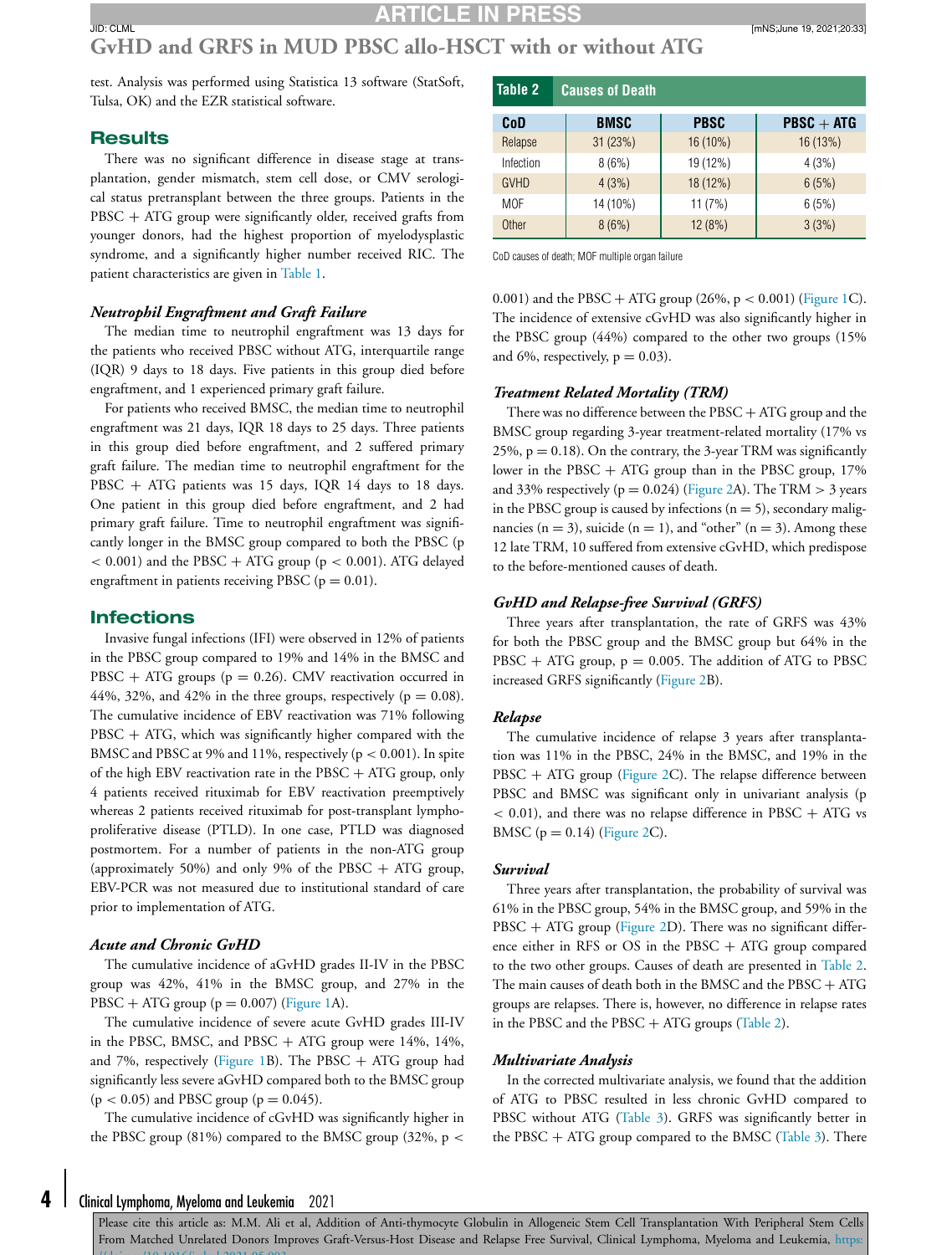<span id="page-4-0"></span>**ARTICLE IN PRESS** JID: CLML [mNS;June 19, 2021;20:33]





was a trend for less acute GvHD II-IV and better GRFS in the PBSC + ATG group compared to the PBSC group. Chronic GvHD tended to be higher in the BMSC group compared to the PBSC + ATG group.

#### **Discussion**

GvHD and relapse are the major obstacles encountered after allo-HSCT. The standard regimen for prevention of GvHD is the combination of a calcineurin inhibitor and methotrexate. Due to an unacceptable high incidence of cGvHD in patients transplanted up to 2014 with PBSC from MUD in our institution, we implemented ATG as part of the GvHD prophylaxis regimen in the MUD PBSC setting from February 2014.

The incidence of cGvHD was dramatically reduced from 81% to 26% in patients receiving MUD PBSC after the introduction of ATG in the GvHD prophylaxis regimen without increasing the incidence of relapse or leading to more graft failure. This is in harmony with published data.<sup>[12,14,23,25,33,34](#page-6-0)</sup> In fact, in our material there is a trend toward lower incidence of cGvHD in the PBSC  $+$  ATG group compared with the BMSC group. The incidence of acute GvHD was also significantly reduced by adding ATG. This is also in accordance with previous studies<sup>29,35-37</sup>; as a matter of fact, the incidence of severe aGvHD in the PBSC + ATG group is lower than in the BMSC group. We raise the question as to the outcome when ATG is added to the GvHD prophylaxis regimen in patients allografted with BMSC. The available studies show conflicting results. Bacigalupo et al showed significant reduction in both severe aGvHD and cGvHD among MUD BMSC patients who received ATG 7.5-10 mg/kg.<sup>[11](#page-6-0)</sup> On the other hand, Ravinet et al reported no significant impact of ATG in MUD BMSC. In this study, various total doses of ATG were used at the discretion of the attending physician (range <5 to  $\geq$  10 mg/kg, only 10 patients received ATG less than 5 mg/kg).<sup>[38](#page-7-0)</sup> In both studies, Thymoglobulin was used, as in our study.

In the multivariate analysis corrected for patient and donor age, diagnosis, disease stage, conditioning regimen, and GvHD prophylaxis, the addition of ATG to MUD allo-HSCT with PBSC did not increase relapse rate. Our registry data did not include sufficient data to define the disease risk index in all patients. We acknowledge that the disease risk index would have allowed better comparability between groups and with published data.

Cumulative incidence(CI) of TRM for all three groups appears to not reach a plateau, most evident for the PBSC group [\(Figure](#page-5-0) 2A). This may be explained by the observation that the majority of

## Clinical Lymphoma, Myeloma and Leukemia 2021 **5**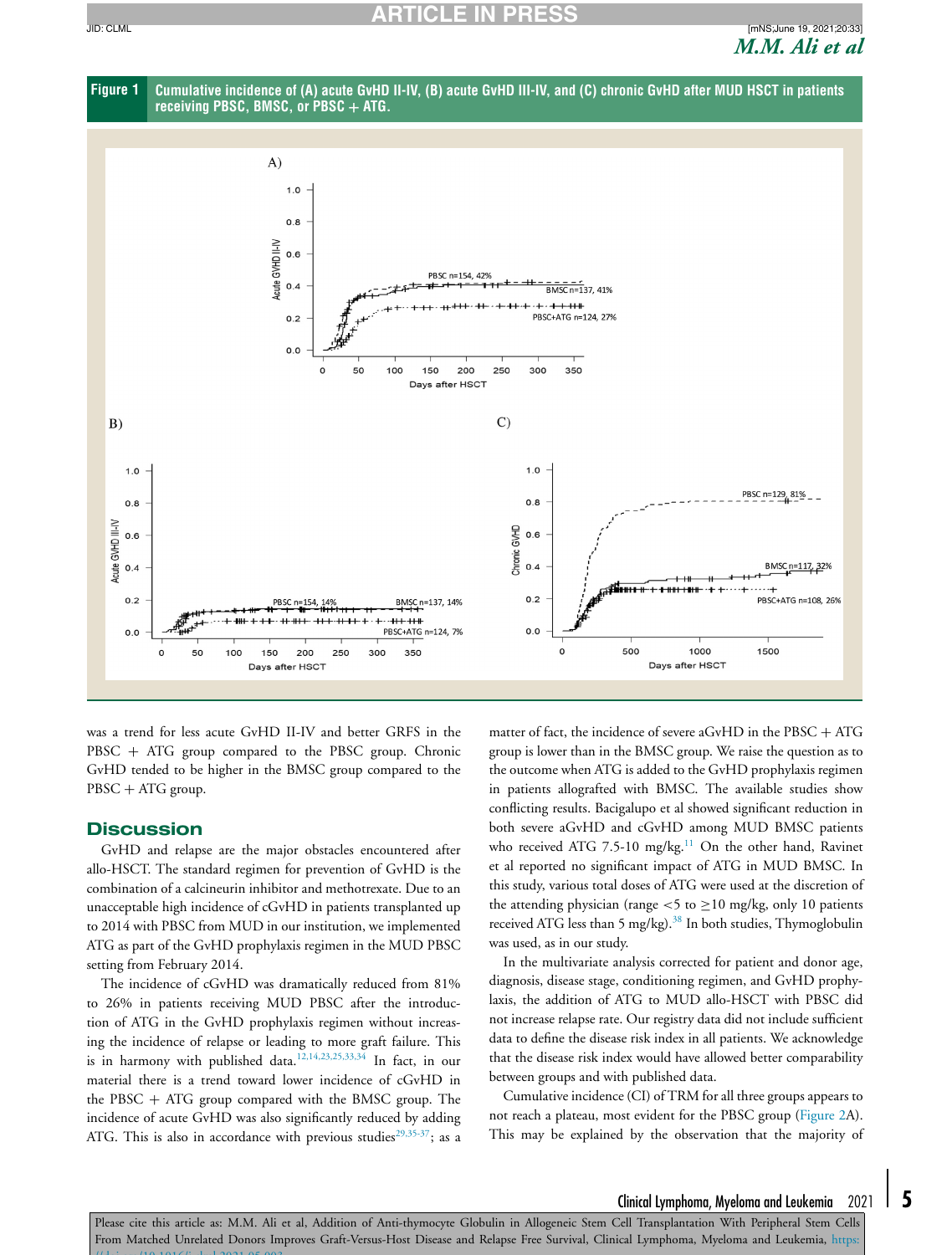# <span id="page-5-0"></span>**GvHD and GRFS in MUD PBSC allo-HSCT with or without ATG**





patients in the PBSC group developed extensive cGvHD, making them more prone to infections and death.

GRFS is an increasingly recognized outcome measure after allo-HSCT.<sup>[39](#page-7-0)</sup> GRFS is defined as lack of severe aGvHD grade III-IV, cGvHD that necessitates systemic treatment, relapse, and death.<sup>[39-41](#page-7-0)</sup> Our findings demonstrate that ATG increases GRFS by reducing severe acute and chronic GvHD which most likely increases quality of life (QoL). Severe aGVHD and cGVHD have a detrimental impact on QoL and patient suffering.<sup>[42](#page-7-0)</sup>

EBV reactivation and EBV-related post-transplant lymphoproliferative disease (PTLD) have been shown to be associated with T-cell depletion using ATG formulations<sup>[43,44](#page-7-0)</sup> and pretransplant EBV sero-status. As expected, the occurrence of EBV reactivation was significantly higher in the PBSC  $+$  ATG group compared to the BMSC and PBSC groups. We now perform weekly monitoring with quantitative EBV-PCR in blood until 4 months after allo-HSCT for all patients who receive ATG. After the implementation of weekly monitoring and preemptive treatment with rituximab, we

have encountered only one patient with verified PLTD among the PBSC + ATG group.

Supportive care before, during, and after HSCT has improved in recent years $45$  and could have had an impact on the study, but in the multivariate analysis we included "year of HSCT" to correct for treatment changes performed during this time frame. The retrospective nature of our data is a limitation. Our study population is heterogeneous in terms of disease type, disease stage, and conditioning regimen. Comparing our study with data from available clinical trials using ATG as part of the GvHD prophylaxis is challenging due to differences among studies in terms of ATG dosing, timing, length of administration, type of preparation, and transplant characteristics including disease group, donor type, graft source, and conditioning regimen.[23,27,28](#page-7-0) Nonetheless, our data support previous reports that a dramatic reduction in cGvHD may be accomplished by ATG.

Our study shows that the addition of low-dose (4 mg/kg) ATG in allo-HSCT decreases the incidence of GvHD and notably increases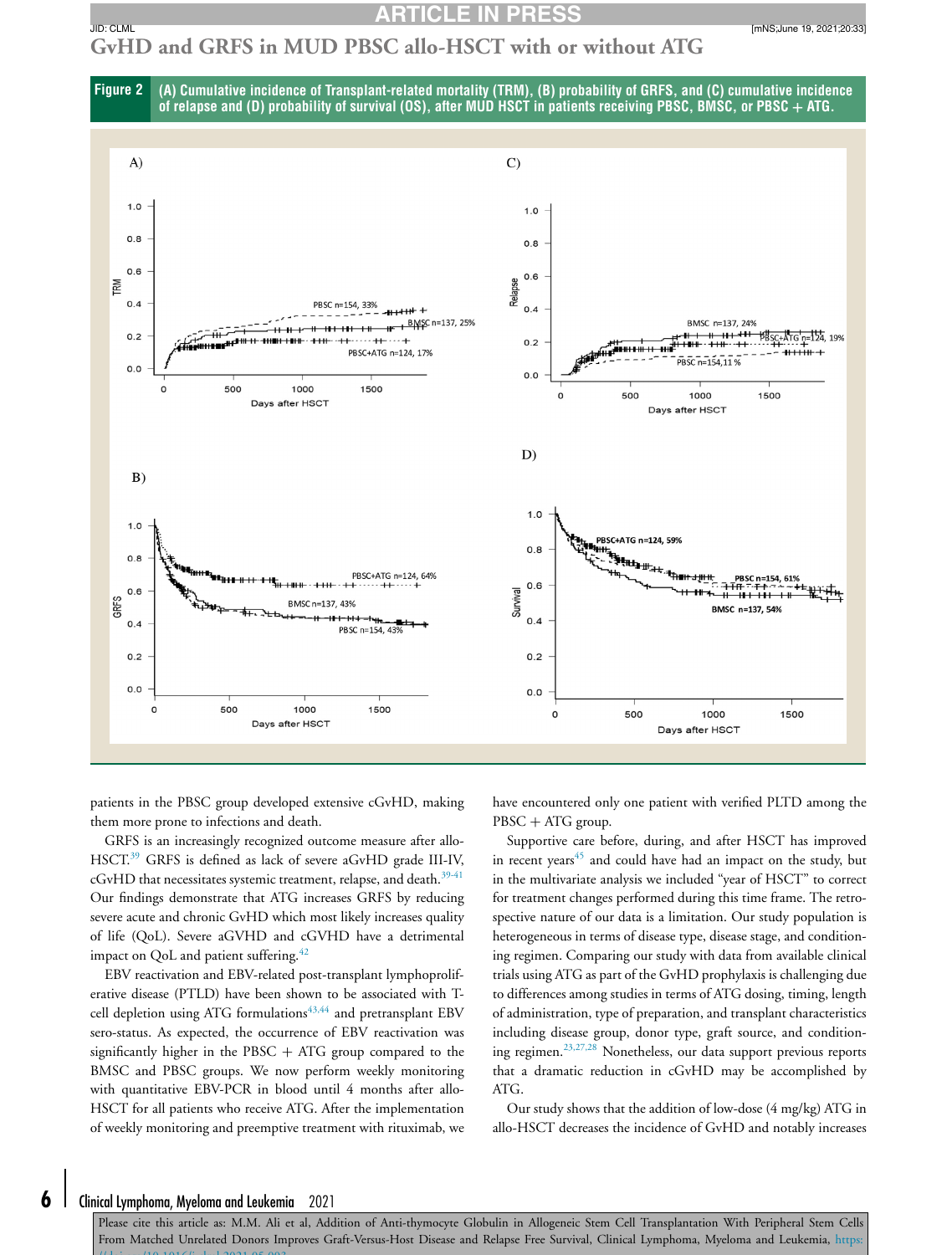<span id="page-6-0"></span>

| Table 3 | <b>Multivariate Analysis for Various Outcome</b> |  |  |
|---------|--------------------------------------------------|--|--|
|         | Variables Corrected for Differences Between the  |  |  |
|         | Groups. Corrected for (Patient and Donor Age,    |  |  |
|         | Diagnosis, Disease Stage, RIC/MAC and GvHD       |  |  |
|         | <b>Prophylaxis), and Year of HSCT</b>            |  |  |

|                     | HR, 95% CI, p-value          |
|---------------------|------------------------------|
| Mortality           |                              |
| <b>BMSC</b>         | 0.96, 0.37-2.48, 0.93        |
| PBSC                | 0.90, 0.38-2.13, 0.80        |
| $PBSC + ATG$        | Ref                          |
| <b>TRM</b>          |                              |
| <b>BMSC</b>         | 0.96, 0.37-2.48, 0.92        |
| PBSC                | 0.90, 0.38-2.13, 0.80        |
| $PBSC + ATG$        | Ref                          |
| Relapse             |                              |
| <b>BMSC</b>         | 2.11, 0.81-5.49, 0.13        |
| PBSC                | 1.13, 0.44-2.93, 0.80        |
| $PBSC + ATG$        | Ref                          |
| Acute GVHD II-IV    |                              |
| <b>BMSC</b>         | 1.65, 0.81-3.35, 0.17        |
| PBSC                | 1.81, 0.92-3.57, 0.08        |
| $PBSC + ATG$        | Ref                          |
| Acute GVHD III-IV   |                              |
| <b>BMSC</b>         | 1.81, 0.47-6.95, 0.39        |
| PBSC                | 1.84, 0.51-6.66, 0.35        |
| $PBSC + ATG$        | Ref                          |
| <b>Chronic GVHD</b> |                              |
| <b>BMSC</b>         | 1.87, 0.90-3.87, 0.09        |
| PBSC                | $5.49, 2.82 - 10.7, < 0.001$ |
| $PBSC + ATG$        | Ref                          |
| <b>GRFS</b>         |                              |
| <b>BMSC</b>         | 2.00, 1.05-3.79, 0.03        |
| PBSC                | 1.67, 0.92-3.05, 0.09        |
| $PBSC + ATG$        | Ref                          |

HR hazard ratio; CI confidence interval.

GRFS, thus illustrating the benefit of ATG in addition to standard GvHD prophylaxis in allo-HSCT.

#### *Clinical Practice Points*

- Allogeneic stem cell transplantation (allo-HSCT) is associated with severe morbidity and mortality. Graft-versus-host disease (GvHD) and relapse are major obstacles for cure and maintaining good quality of life after transplantation.
- Anti-thymocyte globulin (ATG) is commonly used to prevent GvHD after allo-HSCT. In 2014 we added ATG to the GvHD prophylaxis regimen for patients undergoing allo-HSCT with peripheral stem cells (PBSC) from matched unrelated donor (MUD) at our institution. We administered a low dose ATG (Thymoglobulin) of 2 mg/kg/day in 2 days (total dose 4 mg/kg) for PBSC 10/10 MUD.
- We compare the outcome of 415 adult patients with haematological malignancies undergoing allo-HSCT with MUD and PBSC with or without ATG.
- There was no significant difference in disease stage at transplantation, gender mismatch, stem cell dose, or CMV serological status pretransplant between the patients who received and those who did not receive ATG. Patients who received ATG were significantly older, received grafts from younger donors, and had the highest proportion of myelodysplastic syndrome, and a significantly higher number received reduced intensity conditioning (RIC) regimen.
- The incidence of chronic GvHD was dramatically reduced in patients receiving MUD PBSC with low-dose ATG in the GvHD prophylaxis regimen without increasing the incidence of relapse or leading to more graft failure.
- Our data support previous reports that the addition of ATG to the standard GvHD prophylaxis decreases the incidence of both acute and chronic GvHD and increases the GvHD-free, relapsefree survival significantly.

# **Declaration of Competing Interests**

None.

#### **References**

- 1. [Appelbaum](http://refhub.elsevier.com/S2152-2650(21)00179-8/sbref0001) FR. Haematopoietic cell transplantation as immunotherapy. *Nature*. [2001;411:385–389.](http://refhub.elsevier.com/S2152-2650(21)00179-8/sbref0001)
- 2. [Sorror](http://refhub.elsevier.com/S2152-2650(21)00179-8/sbref0002) ML, [Estey](http://refhub.elsevier.com/S2152-2650(21)00179-8/sbref0002) E. Allogeneic hematopoietic cell transplantation for acute myeloid leukemia in older adults. *Hematology Am Soc Hematol Educ Program*. [2014;2014:21–33.](http://refhub.elsevier.com/S2152-2650(21)00179-8/sbref0002)
- 3. [Socié G,](http://refhub.elsevier.com/S2152-2650(21)00179-8/sbref0003) [Stone](http://refhub.elsevier.com/S2152-2650(21)00179-8/sbref0003) JV, [Wingard](http://refhub.elsevier.com/S2152-2650(21)00179-8/sbref0003) JR, et [al.](http://refhub.elsevier.com/S2152-2650(21)00179-8/sbref0003) Long-term survival and late deaths after allogeneic bone marrow transplantation. Late Effects Working Committee of the International Bone Marrow Transplant Registry. *N Engl J Med*. [1999;341:14–21.](http://refhub.elsevier.com/S2152-2650(21)00179-8/sbref0003)
- 4. [Filipovich](http://refhub.elsevier.com/S2152-2650(21)00179-8/sbref0004) AH, [Weisdorf](http://refhub.elsevier.com/S2152-2650(21)00179-8/sbref0004) D, [Pavletic](http://refhub.elsevier.com/S2152-2650(21)00179-8/sbref0004) S, et [al.](http://refhub.elsevier.com/S2152-2650(21)00179-8/sbref0004) National Institutes of Health consensus development project on criteria for clinical trials in chronic graft-versus-host disease: I. Diagnosis and staging working group report. *Biol Blood Marrow Transplant*. [2005;11:945–956.](http://refhub.elsevier.com/S2152-2650(21)00179-8/sbref0004)
- 5. [Martin](http://refhub.elsevier.com/S2152-2650(21)00179-8/sbref0005) PJ, [Counts](http://refhub.elsevier.com/S2152-2650(21)00179-8/sbref0005) Jr GW, [Appelbaum](http://refhub.elsevier.com/S2152-2650(21)00179-8/sbref0005) FR, et [al.](http://refhub.elsevier.com/S2152-2650(21)00179-8/sbref0005) Life expectancy in patients surviving more than 5 years after hematopoietic cell transplantation. *J Clin Oncol*. [2010;28:1011–1016.](http://refhub.elsevier.com/S2152-2650(21)00179-8/sbref0005)
- 6. [Yakoub-Agha](http://refhub.elsevier.com/S2152-2650(21)00179-8/sbref0006) I, [Mesnil](http://refhub.elsevier.com/S2152-2650(21)00179-8/sbref0006) F, [Kuentz](http://refhub.elsevier.com/S2152-2650(21)00179-8/sbref0006) M, et [al.](http://refhub.elsevier.com/S2152-2650(21)00179-8/sbref0006) Allogeneic marrow stem-cell trans-plantation from human leukocyte antigen-identical siblings versus human leukocyte [antigen-allelic-matched](http://refhub.elsevier.com/S2152-2650(21)00179-8/sbref0006) unrelated donors (10/10) in patients with standard- -risk hematologic malignancy: a prospective study from the French Society of Bone Marrow Transplantation and Cell Therapy. *J Clin Oncol*. 2006;24:5695–5702.
- 7. [Woolfrey](http://refhub.elsevier.com/S2152-2650(21)00179-8/sbref0007) A, [Lee](http://refhub.elsevier.com/S2152-2650(21)00179-8/sbref0007) SJ, [Gooley](http://refhub.elsevier.com/S2152-2650(21)00179-8/sbref0007) TA, et [al.](http://refhub.elsevier.com/S2152-2650(21)00179-8/sbref0007) HLA-allele matched unrelated donors compared to HLA-matched sibling donors: role of cell source and disease risk category. *Biol Blood Marrow Transplant*. [2010;16:1382–1387.](http://refhub.elsevier.com/S2152-2650(21)00179-8/sbref0007)
- 8. [Saber](http://refhub.elsevier.com/S2152-2650(21)00179-8/sbref0008) W, [Opie](http://refhub.elsevier.com/S2152-2650(21)00179-8/sbref0008) S, [Rizzo](http://refhub.elsevier.com/S2152-2650(21)00179-8/sbref0008) JD, et [al.](http://refhub.elsevier.com/S2152-2650(21)00179-8/sbref0008) Outcomes after matched unrelated donor versus identical sibling hematopoietic cell transplantation in adults with acute myelogenous leukemia. *Blood*. [2012;119:3908–3916.](http://refhub.elsevier.com/S2152-2650(21)00179-8/sbref0008)
- 9. [Shouval](http://refhub.elsevier.com/S2152-2650(21)00179-8/sbref0009) R, [Fein](http://refhub.elsevier.com/S2152-2650(21)00179-8/sbref0009) JA, [Labopin](http://refhub.elsevier.com/S2152-2650(21)00179-8/sbref0009) M, et [al.](http://refhub.elsevier.com/S2152-2650(21)00179-8/sbref0009) Outcomes of allogeneic haematopoietic stem cell transplantation from HLA-matched and alternative donors: a European Society for Blood and Marrow [Transplantation](http://refhub.elsevier.com/S2152-2650(21)00179-8/sbref0009) registry retrospective analysis. *Lancet Haematol*. 2019;6 e573-e84.
- 10. [Remberger](http://refhub.elsevier.com/S2152-2650(21)00179-8/sbref0010) M, [Svahn](http://refhub.elsevier.com/S2152-2650(21)00179-8/sbref0010) BM, [Hentschke](http://refhub.elsevier.com/S2152-2650(21)00179-8/sbref0010) P, et [al.](http://refhub.elsevier.com/S2152-2650(21)00179-8/sbref0010) Effect on cytokine release and graft-versus-host disease of different anti-T cell antibodies during conditioning for unrelated haematopoietic stem cell transplantation. *Bone Marrow Transplant*. [1999;24:823–830.](http://refhub.elsevier.com/S2152-2650(21)00179-8/sbref0010)
- 11. [Bacigalupo](http://refhub.elsevier.com/S2152-2650(21)00179-8/sbref0011) A, [Lamparelli](http://refhub.elsevier.com/S2152-2650(21)00179-8/sbref0011) T, [Gualandi](http://refhub.elsevier.com/S2152-2650(21)00179-8/sbref0011) F, et [al.](http://refhub.elsevier.com/S2152-2650(21)00179-8/sbref0011) Prophylactic antithymocyte globulin reduces the risk of chronic graft-versus-host disease in alternative-donor bone marrow transplants. *Biol Blood Marrow Transplant*. [2002;8:656–661.](http://refhub.elsevier.com/S2152-2650(21)00179-8/sbref0011)
- 12. [Finke](http://refhub.elsevier.com/S2152-2650(21)00179-8/sbref0012) J, [Bethge](http://refhub.elsevier.com/S2152-2650(21)00179-8/sbref0012) WA, [Schmoor](http://refhub.elsevier.com/S2152-2650(21)00179-8/sbref0012) C, et [al.](http://refhub.elsevier.com/S2152-2650(21)00179-8/sbref0012) Standard graft-versus-host disease prophylaxis with or without anti-T-cell globulin in haematopoietic cell transplantation from matched unrelated donors: a randomised, open-label, multicentre phase 3 trial. *Lancet Oncol*. [2009;10:855–864.](http://refhub.elsevier.com/S2152-2650(21)00179-8/sbref0012)
- 13. [Walker](http://refhub.elsevier.com/S2152-2650(21)00179-8/sbref0013) I, [Panzarella](http://refhub.elsevier.com/S2152-2650(21)00179-8/sbref0013) T, [Couban](http://refhub.elsevier.com/S2152-2650(21)00179-8/sbref0013) S, et [al.](http://refhub.elsevier.com/S2152-2650(21)00179-8/sbref0013) Addition of anti-thymocyte globulin to standard [graft-versus-host](http://refhub.elsevier.com/S2152-2650(21)00179-8/sbref0013) disease prophylaxis versus standard treatment alone in patients with haematological malignancies undergoing transplantation from unrelated donors: final analysis of a randomised, open-label, multicentre, phase 3 trial. *Lancet Haematol*. 2020;7 e100-e11.
- 14. [Kröger](http://refhub.elsevier.com/S2152-2650(21)00179-8/sbref0014) N, [Solano](http://refhub.elsevier.com/S2152-2650(21)00179-8/sbref0014) C, [Wolschke](http://refhub.elsevier.com/S2152-2650(21)00179-8/sbref0014) C, et [al.](http://refhub.elsevier.com/S2152-2650(21)00179-8/sbref0014) Antilymphocyte globulin for prevention of chronic graft-versus-host disease. *N Engl J Med*. [2016;374:43–53.](http://refhub.elsevier.com/S2152-2650(21)00179-8/sbref0014)

# Clinical Lymphoma, Myeloma and Leukemia 2021 **7**